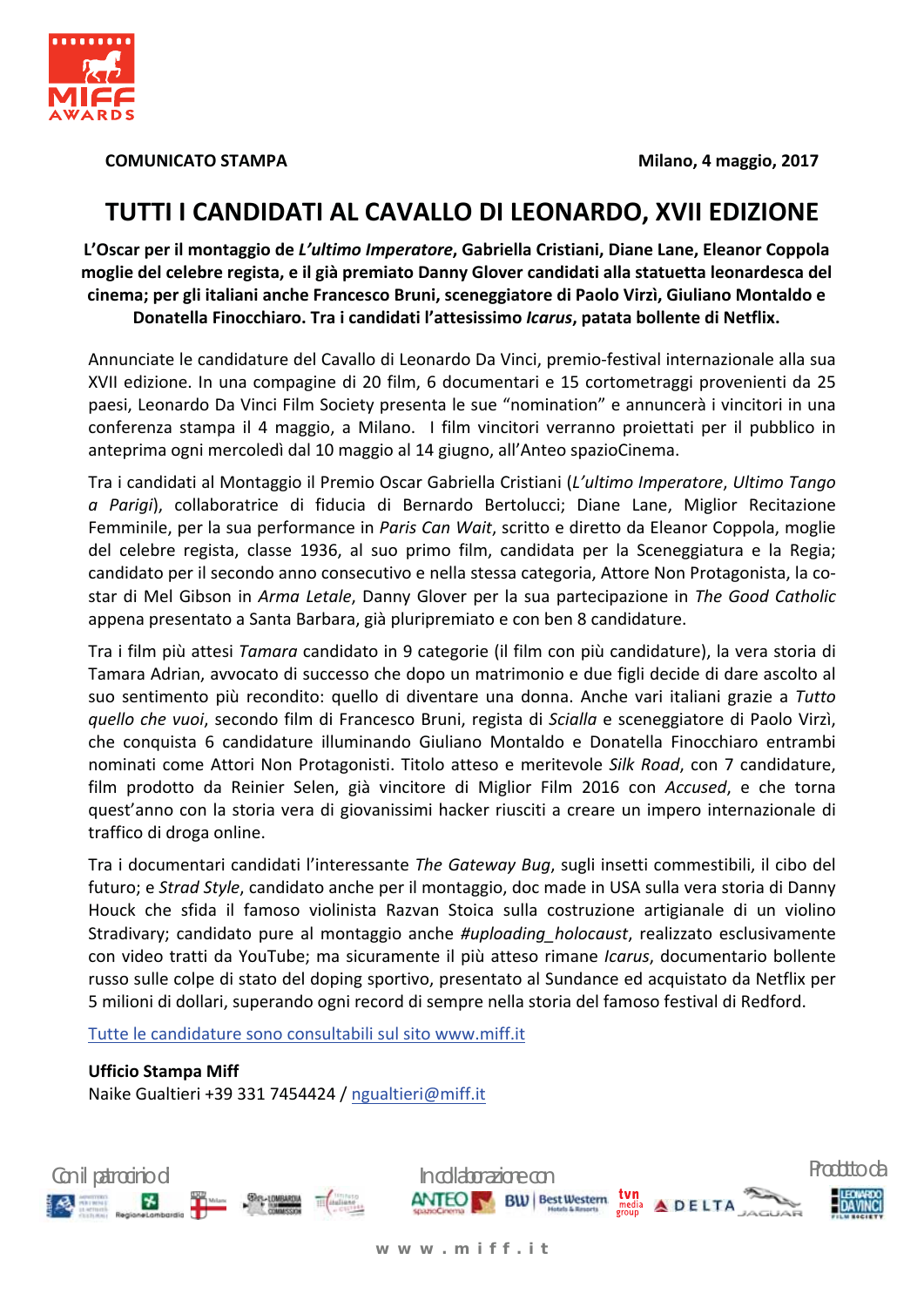

# **MIFF AWARDS 2017 CANDIDATURE PER CATEGORIA**

# **• MIGLIOR REGIA**

**Tamara**  Elia K. Schneider **The Good Catholic**  Paul Shoulberg **Father and Son**  Luong Dinh Dung **Paris Can Wait**  Eleanor Coppola **The Constitution**  Rajko Grlic **Silk Road**  Mark de Cloe

#### **• MIGLIOR RECITAZIONE MASCHILE**

**Tamara** 

Luis Fernandez **Waiting for Charlotte de Corday Project**  Igor Mirkurbanov **Paris Can Wait**  Arnaud Viard **The Constitution**  Nebojsa Glogovac **Freddy/Eddy**  Felix Shafer **Silk Road**  Gijs Blom

# **• MIGLIOR CINEMATOGRAFIA**

**Tamara**  Petr Cikhart **The Good Catholic**  Justin Montgomery **The Constitution**  Branko Linta **Waiting for Charlotte de Corday Project**  Alexander Burtcev **Father and Son** Ly Thai Dung **Silk Road**  Rob Hodselmans

# **• MIGLIOR MONTAGGIO(inclusi DOCU.)**

**Tamara** Christian Alexander, Jose R. Novoa **The Good Catholic**  Kevin Weaver **Strady Style**  Stefan Avalos **#uploading\_holocaust**  Sagi Bornstein, Gal Goffer **About Us**  Hernán Jiménez **Teleios**  Gabriella Cristiani

# **• MIGLIOR ATTORE NON PROTAGONISTA**

**The Good Catholic**  John C. McGinley **The Good Catholic**  Danny Glover **The Constitution**  Dejan Acimovic **My One and Only**  Yoram Blaschkauer **Father and Son**  Do Trong Tan **Tutto quello che vuoi**  Giuliano Montaldo

# **• MIGLIOR FILM IN LINGUA ITALIANA**

**Girl in Flight Tutto quello che vuoi Amore Sacro Le Guerre Horrende** 



# **• MIGLIOR SCENEGGIATURA**

**Tamara**  Fernando Butazzoni, Elia K. Schneider **The Good Catholic**  Paul Shoulberg **Paris Can Wait**  Eleanor Coppola **Father And Son**  Bui Kim Quy, Loung Dinh Dung **Tutto quello che vuoi**  Francesco Bruni **Silk Road**  Marc Linssen, Roeland Linssen

#### **• MIGLIOR RECITAZIONE FEMMINILE Paris Can Wait**

Diane Lane **Imitation Girl**  Lauren Ashley Carter **My One and Only**  Priscilla Sol **The Receptionist**  Teresa Daley **Bokeh**  Maika Monroe **Silk Road**  Olivia Lonsdale

## **• MIGLIOR SCENOGRAFIA**

**Teleios**  Chuck Parker **Waiting for Charlotte de Corday Project**  Vyacheslav Zakrochinsky **Tamara**  Yvo Hernandez **About Us**  Carolina Lett **Freddy/Eddy**  Franziska Sauer **A Real Vermeer**  Ben Zuydwijk

# **• MIGLIOR MUSICA/CANZONE (inclusi DOCU.)**

**Tamara**  Osvaldo Montes **Father and Son**  Lee Dong June **About Us**  Mark Orton **Sixteen Legs**  Dean Stevenson, Kate Miller-Heidke **Tutto quello che vuoi**  Carlo Virzì **Silk Road**  David Van der Heyden

# **• MIGLIOR ATTRICE NON PROTAGONISTA**

**Tamara**  Prakriti Maduro **The Constitution**  Ksenija Marinkovic **Tutto quello che vuoi**  Donatella Finocchiaro **Strawberry Days**  Nelly Axelsson **The Good Catholic**  Wrenn Schmidt **Waiting for Charlotte de Corday Project**  Anastasia Gordeyko-Atanessian

# **• MIGLIOR FILM**

Questa categoria è decisa esclusivamente dal pubblico alle anteprime dei vincitori, che voterà durante le proiezioni del programma all'Anteo



JAGUAR



**w w w . m i f f . i t**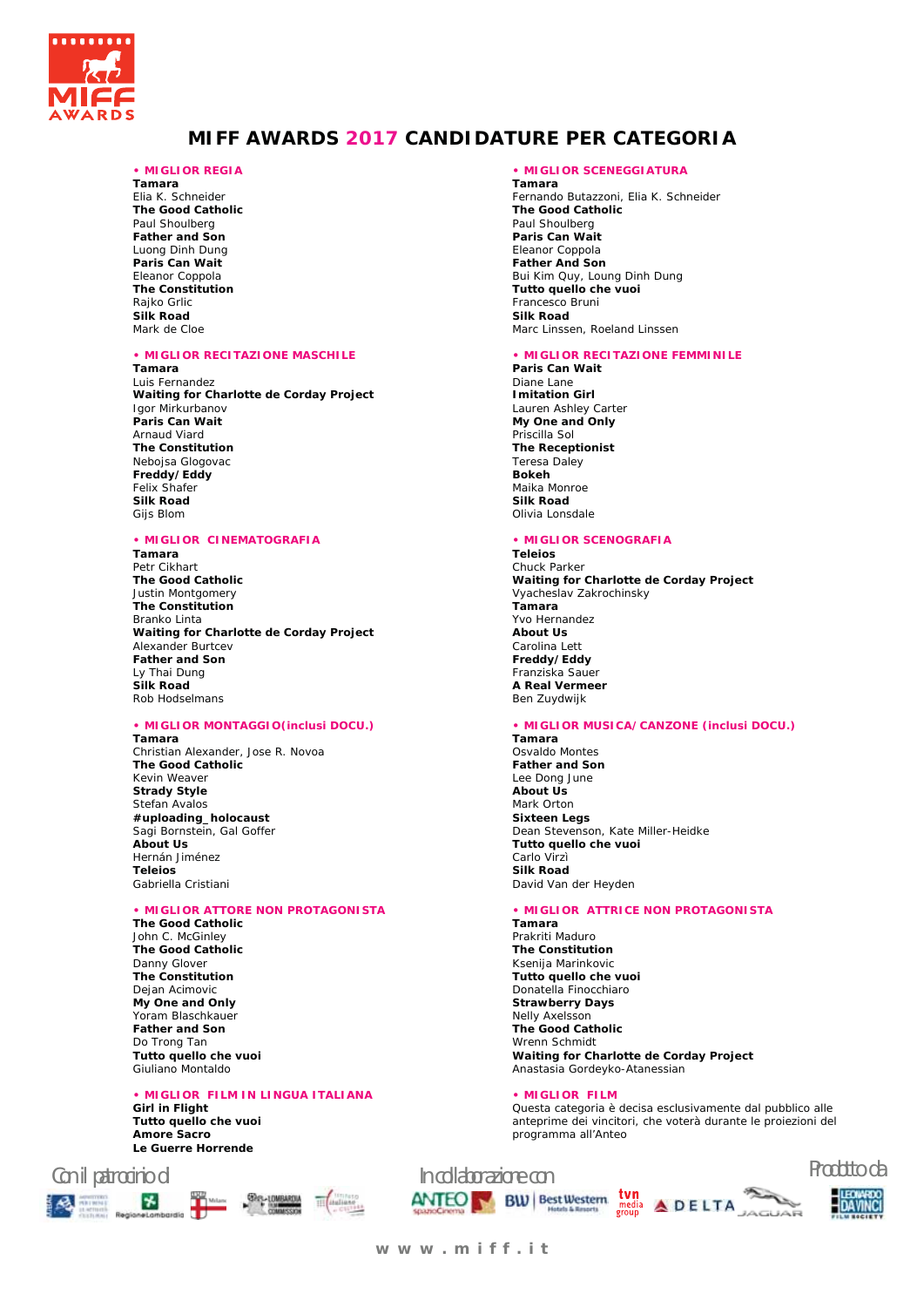

# **MIFF AWARDS 2017 NOMINATION FILMS**

#### **FILM LUNGOMETRAGGI**

(tutti i film sono candidati per Miglior Film, categoria votata dal pubblico tra i vincitori)

# **1. Tamara** – 9 Candidature **(Venzuela, France)**

Miglior Film; Miglior Regia; Miglior Sceneggiatura; Miglior Cinematografia; Miglior Recitazione Maschile; Miglior Attrice Non Protagonista; Miglior Montaggio; Miglior Scenografia; Miglior Musica/Canzone.

# **2. The Good Catholic** – 8 Candidature **(USA)**

Miglior Film; Miglior Regia; Miglior Sceneggiatura; Miglior Cinematografia; Miglior Attore Non Protagonista; Miglior Attore Non Protagonista; Miglior Attrice Non Protagonista; Miglior Montaggio.

# **3. Silk Road** – 7 Candidature **(Netherlands)**

Miglior Film; Miglior Regia; Miglior Sceneggiatura; Miglior Cinematografia; Miglior Recitazione Maschile; Miglior Recitazione Femminile; Miglior Musica/Canzone.

## **4. The Constitution** – 6 Candidature **(Croatia)**

Miglior Film; Miglior Regia; Miglior Cinematografia; Miglior Recitazione Maschile; Miglior Attore Non Protagonista; Miglior Attrice Non Protagonista.

## **5. Father and Son** – 6 Candidature **(Vietnam)**

Miglior Film; Miglior Regia; Miglior Sceneggiatura; Miglior Cinematografia; Miglior Attore Non Protagonista; Miglior Musica/Canzone.

## **6. Tutto quello che vuoi** - 6 Candidature **(Italy)**

Miglior Film; Miglior Film in Lingua Italiana; Miglior Sceneggiatura; Miglior Attore Non Protagonista; Miglior Attrice Non Protagonista; Miglior Musica/Canzone.

# **7. Waiting for Charlotte de Corday Project** – 5 Candidature **(Russia)**

Miglior Film; Miglior Cinematografia; Miglior Recitazione Maschile; Miglior Attrice Non Protagonista; Miglior Scenografia.

# **8. Paris Can Wait** – 5 Candidature **(USA)**

Miglior Film; Miglior Regia; Miglior Sceneggiatura; Miglior Recitazione Femminile; Miglior Recitazione Maschile.

#### **9. About Us** – 4 Candidature **(Costa Rica, USA)**

Miglior Film; Miglior Montaggio; Miglior Musica/Canzone; Miglior Scenografia.

# **10. Freddy/Eddy** – 4 Candidature **(Germany)**

Miglior Film; Miglior Recitazione Maschile; Miglior Scenografia; Miglior Attrice Non Protagonista

#### **11. My One and Only** – 3 Candidature **(UK, Brasile)**

Miglior Film; Miglior Recitazione Femminile; Miglior Attore Non Protagonista.

**12. Teleios** – 3 Candidature **(USA)** Miglior Film; Miglior Scenografia; Miglior Montaggio.

#### **13. Imitation Girl** – 2 Candidature **(USA)** Miglior Film; Miglior Recitazione Femminile.

**14. Strawberry Days** – 2 Candidature **(Poland, Sweden)**  Miglior Film; Miglior Attrice Non Protagonista.

**15. The Receptionist**– 2 Candidature **(UK, Taiwan)** Miglior Film; Miglior Recitazione Femminile.

**16. Bokeh** – 2 Candidature **(USA)** Miglior Film; Miglior Recitazione Femminile.

**17. A Real Vermeer** – 2 Candidature **(Be-Ne-Lux)** Miglior Film; Miglior Scenografia.

**18. Girl in Flight** – 2 Candidature **(Italy)** Miglior Film; Miglior Film in Lingua Italiana.

**19. Amor Sacro** – 2 Candidature **(Italy)** Miglior Film; Miglior Film in Lingua Italiana.

**20. Le Guerre Horrende** – 2 Candidature **(Italy)** Miglior Film; Miglior Film in Lingua Italiana.

**SET Millen SPR-LOMBARDIA** TIT

 $\mathbf{r}$ 



**w w w . m i f f . i t**